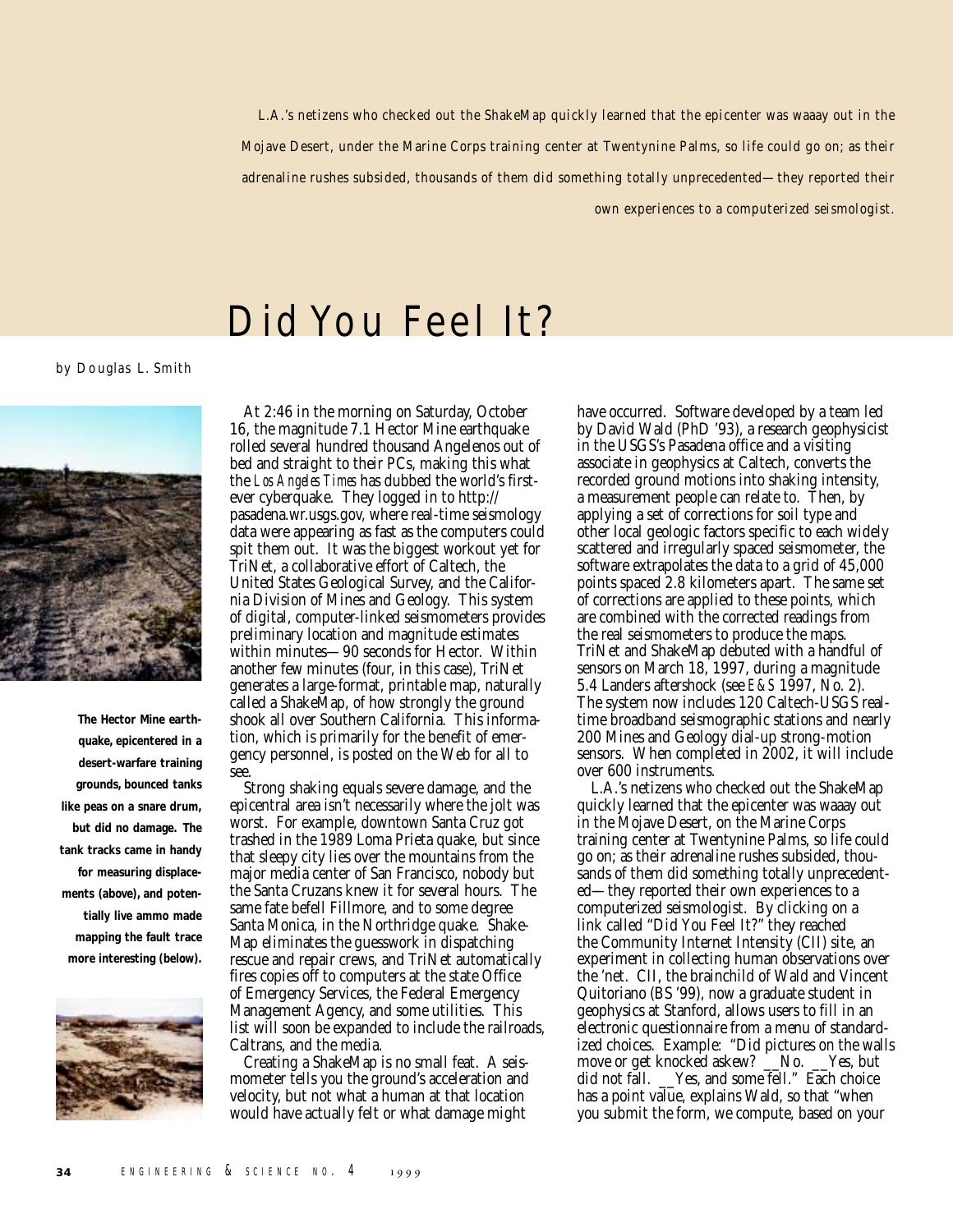responses alone, what your intensity was. We also calculate the average intensity for your ZIP code maybe you were a little too nervous, or a little too blasé, compared to your neighbors. We display those two numbers, and then right away you see a color-coded map, by ZIP code, of all the accumulated responses." The map is updated every five minutes.

Like ShakeMap, the CII site is completely automated. If TriNet records an earthquake greater than magnitude 3.5, it triggers the CII site to create a Web page for that event, labeled with the time, epicenter, and magnitude. "If everything works perfectly," says Wald, "I don't have to deal with it at all. But if, for instance, the magnitude changes, I have to reflect that in the map. And once you see where the quake is, you might want to make the map bigger or smaller, or if it happened on the coast you might want to shift the map to show more land and less ocean."

Wald chose the ZIP code as the CII's geographic unit because "it's a simple, natural reference frame. People don't know their latitude and longitude, but everybody knows their ZIP code. And it's nonspecific enough that people don't mind giving it out, although we do ask for a street address as an optional piece of information, and typically they give it." (A future version will convert street addresses to latitude and longitude, but the process remains wobbly—it doesn't cope with sloppy typing very well.) ZIP codes, although a practical solution, are far from ideal. For one thing, a chunk of sparsely populated desert with a tiny hamlet down in one corner will be colored according to the responses of the townsfolk, even though the shaking out in the boonies where the aqueduct runs may have been quite different. And you need a minimum of five responses per ZIP code to get a nice, stable average. With fewer, each fresh contribution makes the average as skittish as a cat during an aftershock, and one hypersensitive person can really skew it. Furthermore, says Wald, "people caught on the road can't identify their ZIP code very well. And people who are at work tend to forget that they're at work, and they enter the wrong ZIP code. But it all gets washed out in the numbers if enough people respond. If we have 150 people in one ZIP code, like we have for Hector, a few radical deviations from the norm just don't show up."

These data contain a wealth of detail the Shake-Map misses. Says Wald, "I have a seismic instrument in my garage as part of the National Strong Motion Program. Now if we have an earthquake, and I call home, I'm not going to ask, 'What was the ground motion like?' I'm going to say, 'What happened to the house?' And that's exactly the difference between these two maps. However, if Lisa [his wife, who works for the USGS, too] were to go out to the garage and tell me that it was half a *g*, I'd have a pretty good idea that the place shook like crazy, it was scary, and that there was going to be some damage. But I wouldn't know whether the chimney fell or not… it probably should have." On the other hand, the ShakeMap, which doesn't depend on humans (nor their PCs, Internet service providers, and phone lines) in any way, is the much more reliable tool for directing the emergency response teams.

Detailed intensity maps have traditionally been drawn by combining data from field surveys, reports of damage from emergency agencies and the press, and a questionnaire mailed to the postmaster of each ZIP code in the affected area. The process takes months, and, says Wald, "you have to have one person looking at things, in order to be consistent. Jim Dewey, of the National Earthquake Information Center in Boulder, Colorado, is the one official government representative who does intensities for the whole country. He's been working with us, and he's been a lot of help in making our adaptation consistent with the original questionnaire." Intensity data, including ShakeMaps, are reported on the Modified Mercalli scale, which uses Roman numerals so as not to be confused (at least in print!) with magnitudes, and which runs from I (not felt, no damage) to  $X+$ (very heavy damage). A Northridge-type earthquake will max out in the VIII–IX range.

Wald and Quitoriano's other collaborator is Lori Dengler at Humboldt State University. "She realized, after doing a phone survey of several thousand people after Northridge, that it would be easier to assign numerical values to answers than to try to interpret them subjectively," says Wald. "I read about that, and thought it would be a really good thing to apply to the Internet, and it evolved naturally from there." The collaboration launched the CII in 1988 with a questionnaire for the Northridge quake. Explains Wald, "I put up Northridge, because I figured everyone would remember it. If you were in an area that shook hard, it's a life-changing experience. And even though the fish may get bigger every time you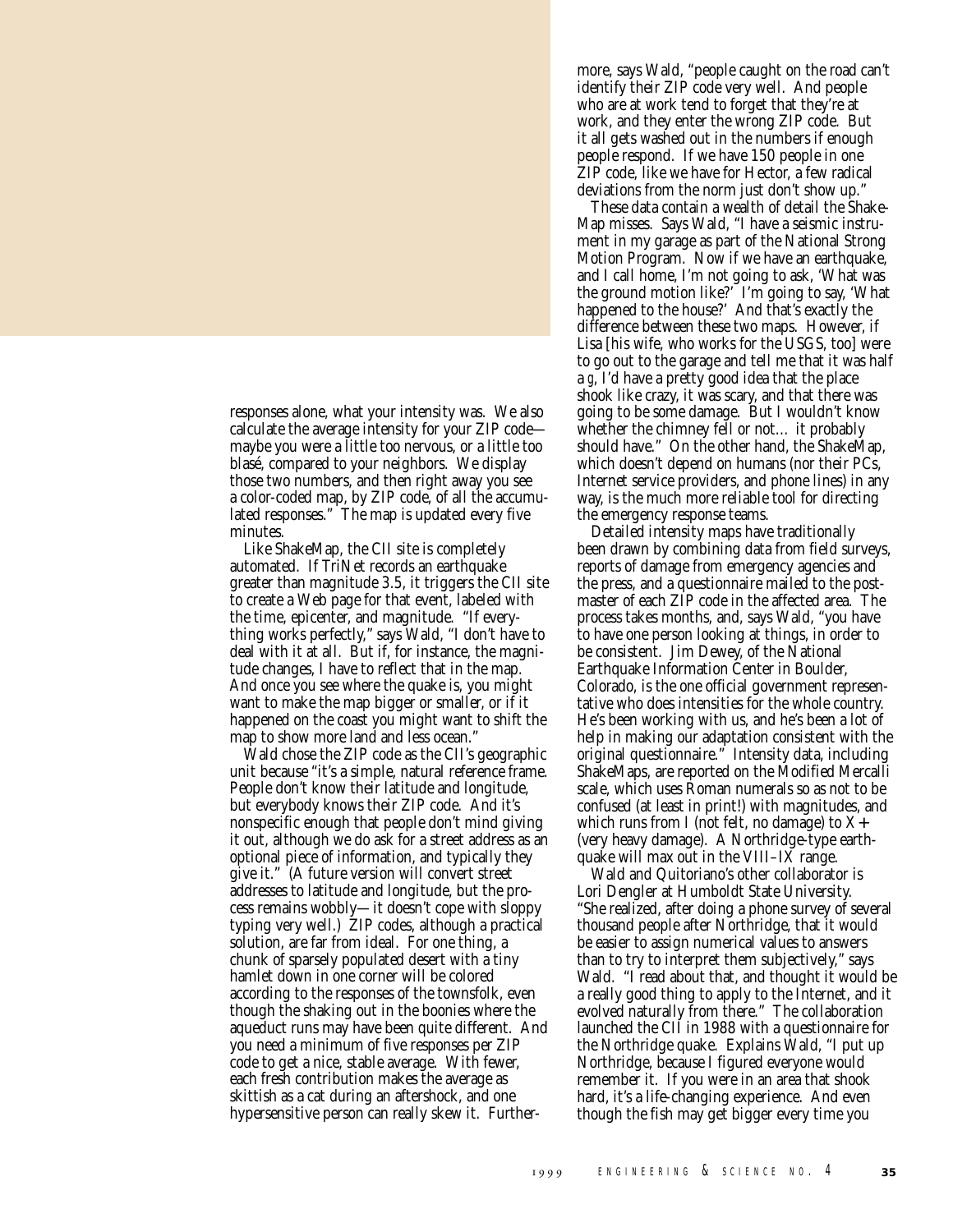

**Above: TriNet's ShakeMap for the Hector Mine earthquake. The open star marks the epicenter, which ruptured segments of the Bullion and Lavic Lake faults, shown as the black diagonal line under the star. The other lines are major roads. The circles are sesismic stations. Intensities are mapped using the Modified Mercalli scale (described in the box on the opposite page). The computer uses peak accelerations, to which people are sensitive, to calculate intensities I–VI, which are keyed to human perceptions. Intensities VII and above reflect structural damage, which is related to peak velocity.**

tell the story, our questions are very specific: Did your chimney come down or not? So the answers remain pretty accurate, and thus the solution is fairly robust." They garnered about 800 responses—enough to do a statistically meaningful calibration against the USGS's traditionally acquired Mercalli maps and to publish a brace of papers. "Northridge gave us a numerical connection between what people respond to and the official Modified Mercalli intensity. And once you can do that, it's automated. You don't have to interpret people's responses. That's a major step forward. A couple of other places have put questionnaires on line, but they don't do anything with the answers. Somebody might look at them at some point, but it's not automated, so it's a big chore." Dengler, Wald adds, "had a lot of good advice on how to ask the questions, because there are subtleties involved. For instance, there's a big difference between solicited and unsolicited responses. If you ask people what they felt, on average you get a different answer than if they volunteer the information." Volunteers are usually a bit more, shall we say, enthusiastic about their subject, and their intensities tend to be a bit higher. "It turns out that this bias is fairly systematic, so we can correct for it, but you have be aware that it's there."

The site, which had not been advertised and had very few links to it, nonetheless got 25,000 responses after Hector—8,000 in the first eight hours!—and has developed a faithful following. "A couple of weeks ago, we had a 3.9 in Orange County, and there were over 1,600 responses. That's not a big earthquake. We even get people who respond when they didn't feel an earthquake. Now, *that's* dedication—to have regulars who hear about an earthquake on the news, and come in and say, 'I didn't feel it,' means they feel that they can contribute to science. And that's what we want. We'd like to be able to define where it wasn't felt, as well."

The CII home page has a running index of all the quakes that have questionnaires, and visitors are encouraged to fill out as many as they can. It worked—when people did Hector, some took a whack at Northridge too, doubling the number of forms previously submitted. Now Wald is reaching back even farther, he says. "Somebody asked me, 'I was here in 1971—why don't you put Sylmar on?' So I did. Then somebody else said, 'What about Kern County in 1952?' So I added that one, and I just got a request to put Long Beach on. That was 1933! Now, I'm not putting 1906 on there, but *Long Beach?!* But I figure this is something for the people by the people, and if they want Long Beach, I'll put it up and see what comes in."

The questionnaire ends with a catchall box for additional comments, which has become a gold mine of first-person tales—people seem to find telling their stories very therapeutic. The Northridge compendium, says Wald, "is a huge data set for people involved in emergency response, in terms of how people react psychologically to disasters. We've already had requests for that data. I'm not an expert in sociology, so it's hard for me to gauge what its value is, but other people have told me what an amazing data set it is." And describing what you were doing when a big quake hits provides a pretty good snapshot of what we, as a population, are up to. "At any given time, in Southern California, somebody is doing every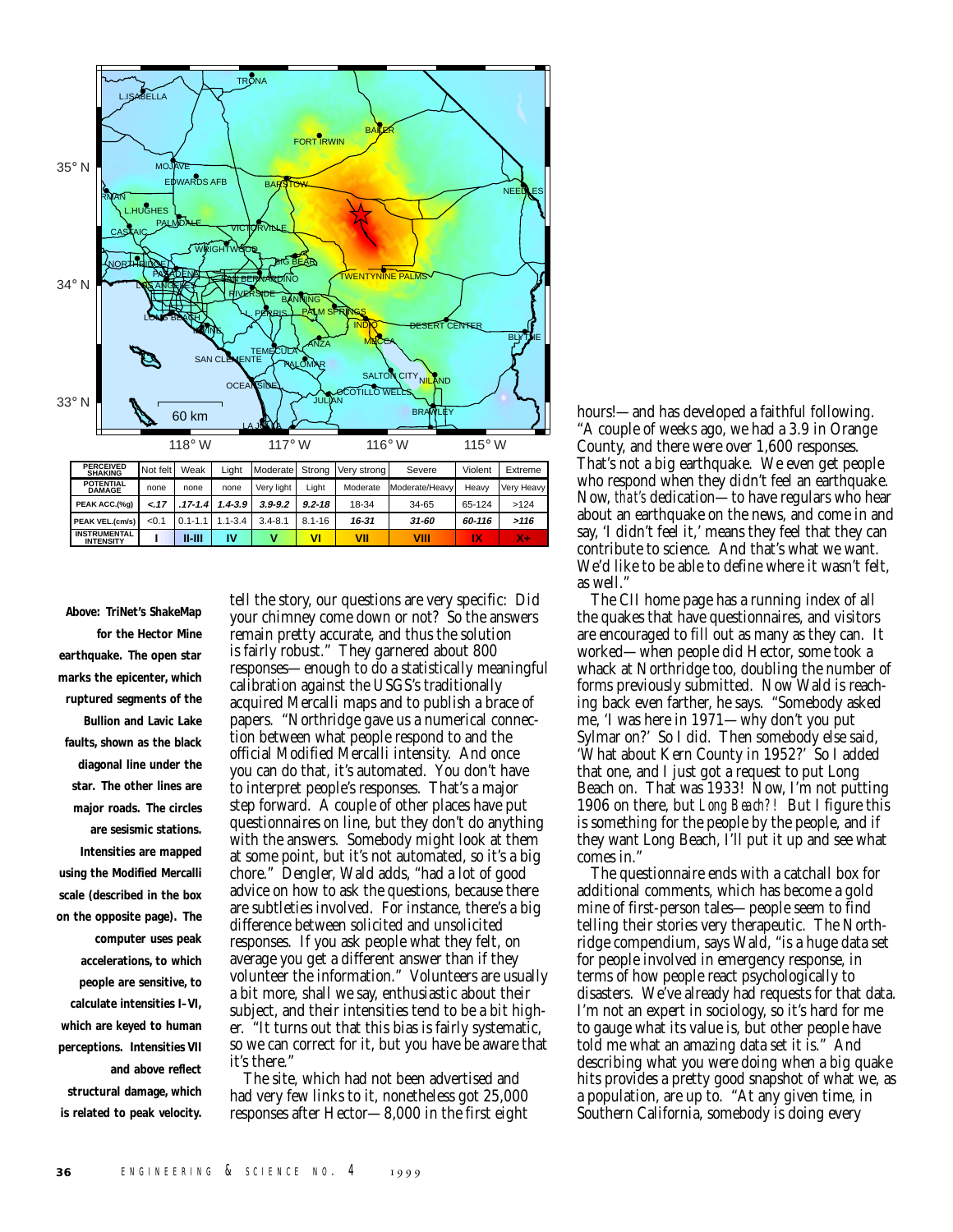

## **The Modified Mercalli Scale**

**I.** No one feels it. Doors may swing slowly.

**II.** A few people indoors, especially on the upper floors, notice it. **III.** Many people indoors feel a vibration like that of a light truck passing. Hanging objects may sway slightly.

**IV.** Most people indoors feel a vibration like a passing heavy truck, or a jolt like a heavy ball hitting the wall. Hanging objects swing. Dishes, windows, and doors rattle. A few people outdoors feel it. Parked cars rock.

**V.** Almost everyone feels it. Sleepers awakened. Doors swing open or closed. Some dishes break. Pictures on walls move. Small objects move or fall over. Trees and bushes may shake.

**VI.** Everyone feels it. It's hard to walk. Objects fall from shelves; pictures from walls. Furniture moves. Plaster walls may crack. Trees shake, small church bells ring. Slight damage to poorly built buildings.

**VII.** It's hard to stand. Drivers feel their cars shaking. Some furniture breaks. Loose bricks fall from buildings. Large bells ring. Negligable damage to buildings designed for quake resistance; slight to moderate damage to ordinary well-built buildings; considerable to poorly built ones.

**VIII.** It's hard to steer. Houses not bolted to their foundations may shift on them. Some chimneys, water towers, other tall structures fall. Quake-resistant buildings slightly damaged; ordinary buildings considerably, with partial collapse; poorly built ones severely. Wet ground and steep slopes crack open. Tree branches break. Well water levels, temperatures change.

**IX.** Quake-resistant buildings considerably damaged. Unbolted houses move off their foundations. Some underground pipes break. The ground cracks. Reservoirs seriously damaged.

**X**+**.** Most buildings and their foundations destroyed. Dams seriously damaged. Large landslides occur. Water thrown onto the banks of canals, rivers, lakes. Paving cracks or buckles. Railroad tracks bend.

**Right: The Community Internet Intensity map for Hector. In a Java-equipped Web browser, moving the cursor across the map reveals the ZIP code, number of responses, and average intensity for the point beneath the cursor. Gray areas are ZIP codes from which no responses have been received. Although clarity considerations prevent each individual ZIP code from being outlined as on the Web version, and thus ZIP codes of the same intensity run together, the size disparity between ZIP codes in urban L.A. and out in the desert is still apparent.**

possible thing you can conceive of. I'd love to put together a Top Ten for Hector. There was a police officer on top of a six-foot cinder-block wall with a flashlight, trying to trap a burglar. He was directing other units toward the burglar, and then the earthquake hit, and he got knocked off the wall. Landed on the ground, collected his thoughts, looked up, and tried to get the operation back in gear, and the end of his form says, 'Thief got away due to divine intervention.'"

About one percent of the respondents follow up with an e-mailed question or comment. The latter range from rehashing their story to reporting an error (usually in the ZIP code they gave) to suggesting improvements to the graphic interface. "We've actually had people send HTML code," Wald says in amazement. "There's a huge resource of technical expertise out there, and some of it is very impressive. I get occasional screwballs, but that's the Internet.

The collaboration's next step is for Dewey to map Hector's intensity the old-fashioned way and compare the results to the CII map. Some tweaking of the formulas used to calculate the intensities will probably result, and it may take a few more decent-sized data sets (i.e., widely felt earthquakes) to get things just perfect—an advantage to developing the system in Southern California, where earthquakes are an inexhaustible natural resource.

But it's already clear that the CII maps match ShakeMaps remarkably well. Shaking normally dies off with distance, for example, but a basin filled with soft soil or alluvium will amplify seismic waves and cause people there to feel a tremor more strongly than people on bedrock closer to the source. "After a magnitude 5 near the San Andreas fault, we got observations from people who happened to be near one of our instruments near San Bernardino. The instrument validated their report of a higher intensity than people closer to the epicenter. This implies that